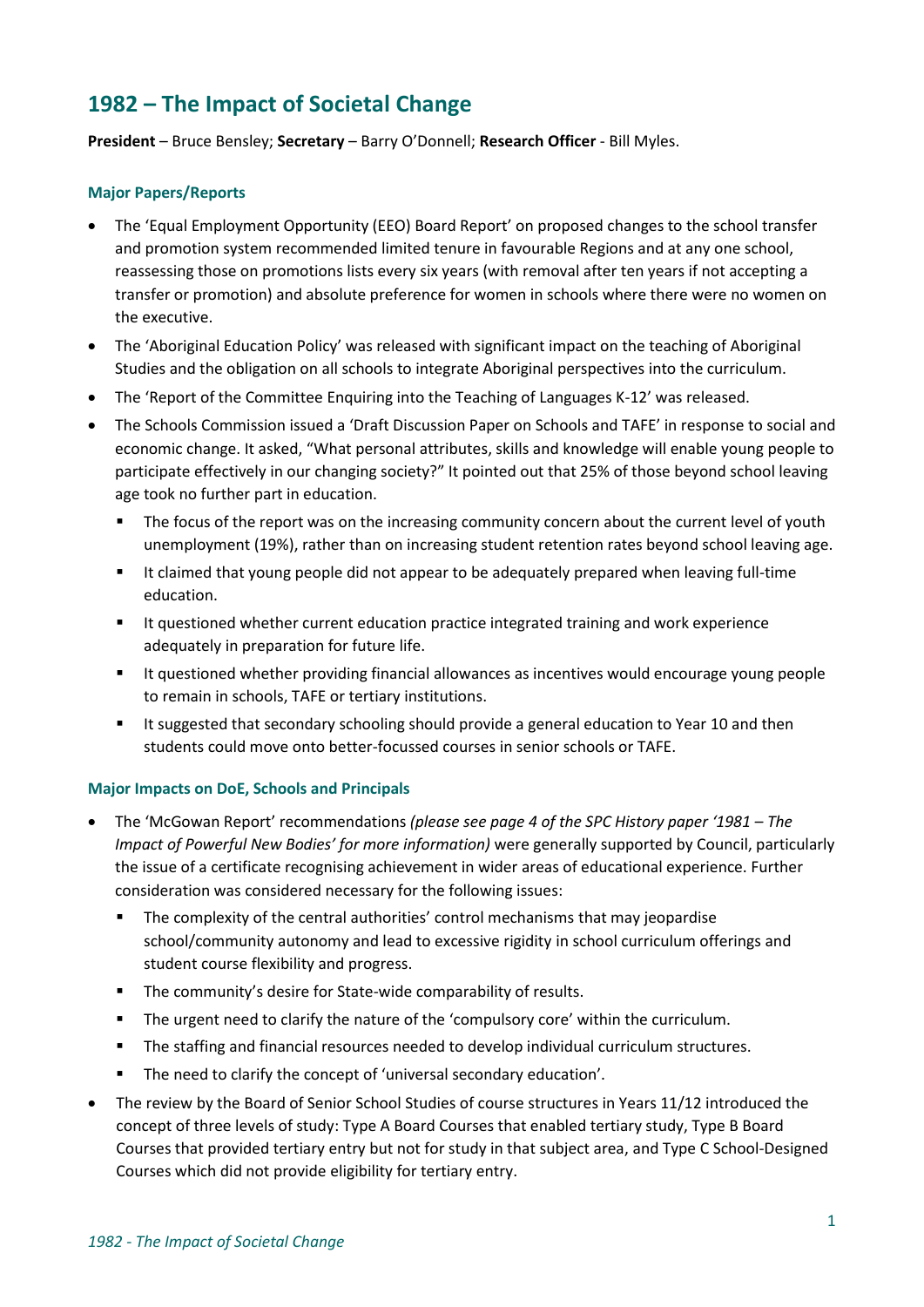SPC reactions indicated:

- While there was a need for courses pertinent to distinctive groups of students, the Type C courses would not get community acceptance unless they had Board input.
- The idea of a certificate at the end of Year 11 was well received.
- Concern was expressed that separating the school estimate (or assessment) from the HSC examination mark would demean the school component and a true picture of student capability would be better given by combining these two components.

### **Council Matters**

- SPC hosted the three-day Australian High School Principals' Association (AHSPA) Conference at the Opera House in Sydney and Geoff Wardrop (Newtown BHS) was AHSPA President that year. This Annual Conference had expanded to include group discussions and workshops allowing a fertilisation of ideas across systems on a national level. The 1982 conference theme 'Education for Life's Chances' followed on from the conference themes of 'Community Expectations in Schools' (1981) and 'Education in Transition' (1980). Representatives of Catholic and Independent School systems attended and all NSW public school secondary principals were funded to attend.
- The SPC response to staffing issues for the start of the 1983 school year, developed by Liverpool Region in November 1982, included the following recommendations:
	- DoE to set priorities and allocate sufficient personnel to determine establishment of executive positions by the end of September, plus transfer and appointment of Deputy Principals, Special Masters and Mistresses, Mistresses in-charge-of Girls and staffing for Commonwealth-funded programs to be determined by the end of October.
	- Principals to be allowed to employ casuals from Day 1 Term 1 for unfilled vacancies, additional Year 7 classes (if needed) and increases in student numbers.
	- Regions to provide a list of casuals in each subject area by the start of the school year and advertise anticipated vacancies.
	- Head Office in November to meet anticipated shortfalls by making firm offers of employment to those new teachers prepared to take up positions anywhere in the State and later appoint these teachers into identified vacancies.
	- When the school year starts, teaching vacancies to be advertised with a 48-hour turnaround and the most senior applicant appointed immediately. (This proposal was accepted by NSWTF but not by the DoE.)

### **Relationships with the Department**

- Council concerns about current audit procedures being adopted by school auditors and the lack of understanding by auditors on how schools operated led to the development of the 'Manual of Financial Management' and associated training for all principals.
- Positive negotiations with the Audit Director led to Regional Auditors being briefed on school management and the financial implications of principals' decision making. Many of the matters raised were included in the 'Manual of School Financial Management', with some duties of clerical staff also being redefined.
- In anticipation of the proposed 'Review of Secondary Education' to be conducted by Doug Swan and Ken McKinnon, South Coast Region asked schools to complete an extensive questionnaire covering decision making at the school level, organisational structures, community involvement, development or adaptation of courses and teaching methods, supervisory practices, assessment and reporting and student welfare.